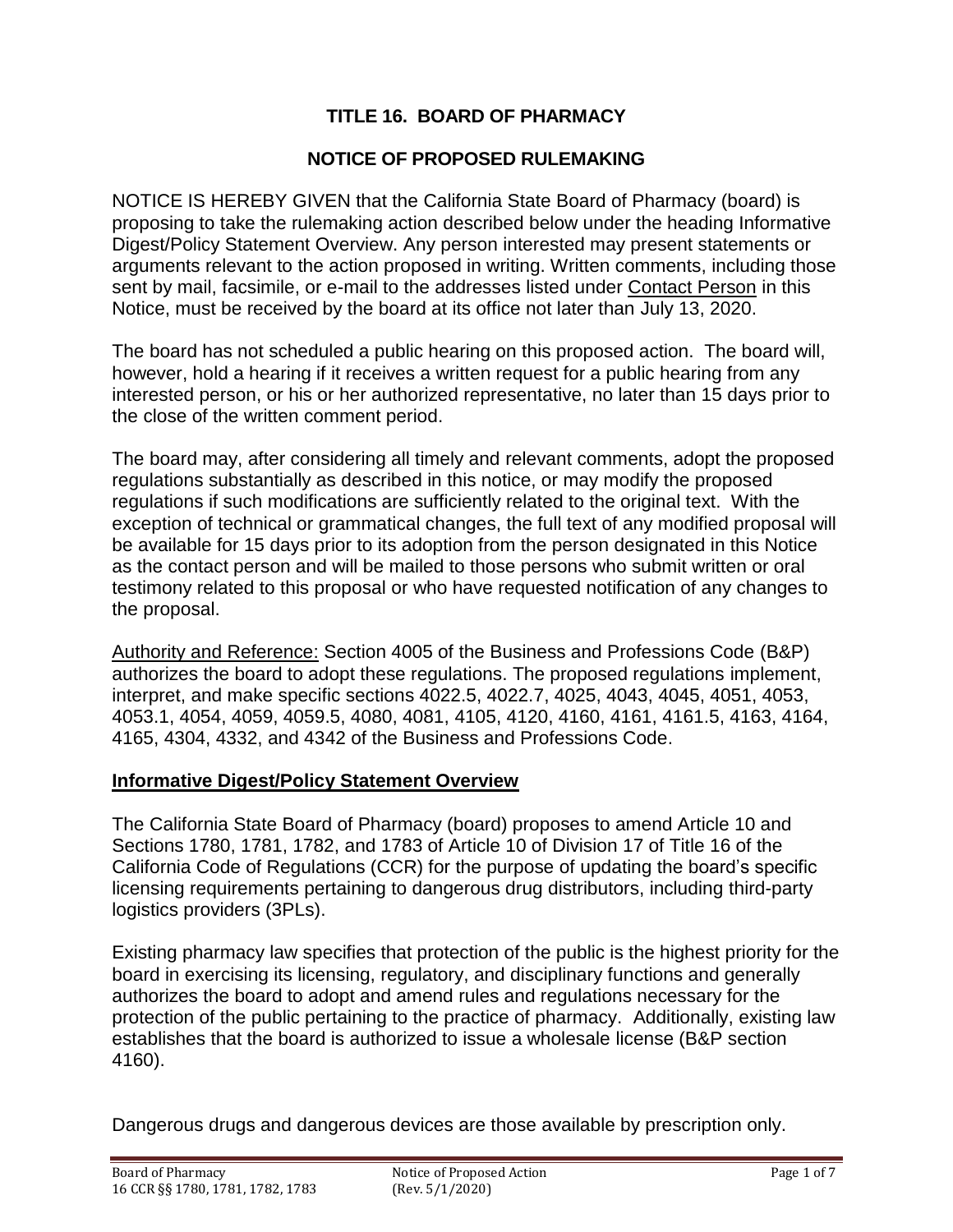(B&P section 4022.) National standards establish how various businesses in the pharmaceutical chain handle prescription drugs to ensure that, when they are ultimately received by the consumer, the prescription drugs are safe and effective. Generally, this is accomplished by ensuring that the prescription drugs are not damaged by the conditions under which they are transported, stored, or otherwise handled. Manufacturers, wholesalers, and third party logistic providers all handle the prescription drugs and are therefore similarly regulated with similar expectations.

Previously, the board licensed third-party logistics providers (3PLs) as wholesalers; however, effective November 2013, section 585, subdivision (b), of the Federal Food, Drug, and Cosmetic Act (21 United States Code Section 360eee-4, subdivision (b)(2)) no longer allows states to license 3PLs as wholesalers. As 3PLs are a recognized member of the drug supply chain, the board successfully obtained legislation to establish 3PLs as a separate licensing category (Assembly Bill 2605, Bonilla, Chapter 507, Statutes of 2014).

AB 2605 added or amended, among other things, B&P sections 4022.7, 4045, 4053.1, 4160, and 4161 to make the following changes:

- **B&P section 4022.7**:
	- o Established the definition of a designated representative-3PL.
	- $\circ$  Established the definition of a responsible manager, who is also a designated representative-3PL.
- **B&P section 4045**:
	- o Established the definition of a "third-party logistics provider." A 3PL provides or coordinates the warehousing of, or other logistics services for, a prescription drug or device on behalf of another person. The 3PL does not, however, take ownership, nor have responsibility to direct the sale or disposition of, the drug or device.
- **B&P section 4053.1**:
	- $\circ$  Established the board's authority to issue a license to a designated representative–3PL and specified that person's role as providing sufficient and qualified supervision of a 3PL's place of business by ensuring the safe handling, storage, warehousing, distribution, and shipment of drugs and devices.
	- o Established the minimum qualifications to obtain said license.
- **B&P section 4160**:
	- o Established the board's authority to issue a 3PL license and specifies that the location must operate with a designated representative-3PL present.
	- o Established that, no person may act as a 3PL without, first, obtaining a license from the board.

## • **B&P section 4161**:

- o Established the board's authority to issue a nonresident 3PL license for those performing the services outside California for drugs that ultimately come into California.
- $\circ$  Requires board licensure for anyone operating as a nonresident 3PL.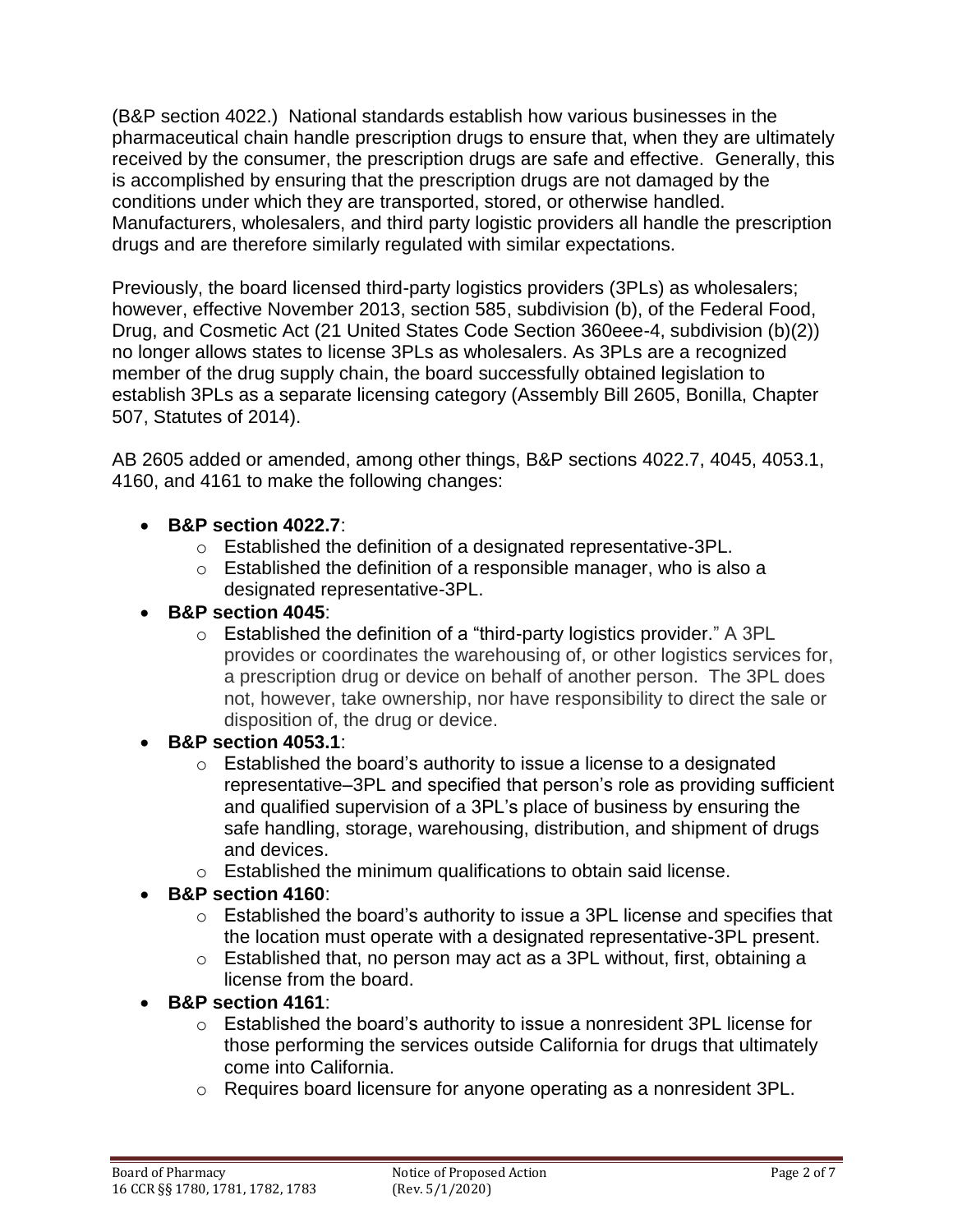In its current form, this proposal will formalize regulatory oversight of 3PLs in a manner consistent with the regulation of drug wholesalers by specifying the conditions under which the drugs are secured, maintained, accessed, monitored, and handled. It will reimpose those regulations that applied to 3PLs before the change in federal and state law. It will specify when a 3PL must have a designated representative-3PL present and in control. It will require activity reporting to the board. It will also specify where and to whom a 3PL may furnish a dangerous drug or device, and require record keeping with respect to its functions.

Existing law permits the board to take action necessary to prevent the sale of pharmaceutical preparations and drugs that do not conform to the standard and tests as to quality and strength, provided in the latest edition of the United States Pharmacopoeia (USP) or the National Formulary, or that violate any provision of the Sherman Food, Drug, and Cosmetic Law (Part 5 (commencing with Section 109875) of Division 104 of the Health and Safety Code). Existing law requires designated representatives, individuals who are responsible for the safety wholesalers or 3PLs, to be knowledgeable and understand the safe storage, handling, and transport of dangerous drugs and dangerous devices. (B&P §§ 4053, 4053.1.)

In addition to the changes above, the proposal will update the references in regulation section 1780 to the storage and handling standards of the United States Pharmacopeia (USP), which currently refers to the standards in the 1990,  $22<sup>nd</sup>$  Revision, to reference the most recent version. This change will require that wholesalers and 3PLs follow the current version of the USP with respect to storage and handling standards. The United States Pharmacopeia is the international standard for handling drugs, including their storage conditions, to ensure that the drugs maintain their safety and efficacy. Not referencing the current standards could impact patient safety. For example, if storage conditions are too hot, a drug could lose potency, and the consumer could be harmed by taking a drug that does not provide the anticipated effect.

## **Anticipated Benefits of Proposal**

This regulatory proposal will benefit the health and welfare of California residents because the proposed regulation will allow the board to maintain the regulatory oversight of 3PLs in a manner consistent with their previous oversight when 3PLs were licensed as drug wholesalers. As third-party logistics providers can no longer be licensed as wholesalers, by clearly specifying the minimum qualification for 3PLs, these regulations will ensure that the pharmaceutical drug supply chain safely distributes prescription medication in California. Requiring 3PLs to meet minimum qualifications for licensure and operation, thus making it more likely that dangerous drugs will be transported, stored and otherwise handled under appropriate conditions, will allow the board to ensure, that the drug supply chain is safe and that the drugs being distributed to consumers are effective.

By making it clear that the board expects licensees to comply with current USP standards for safe and effective handling of each specific drug, it is making the regulation more current and logical. The board does not expect that licensees would be complying with 1990 standards in 2018.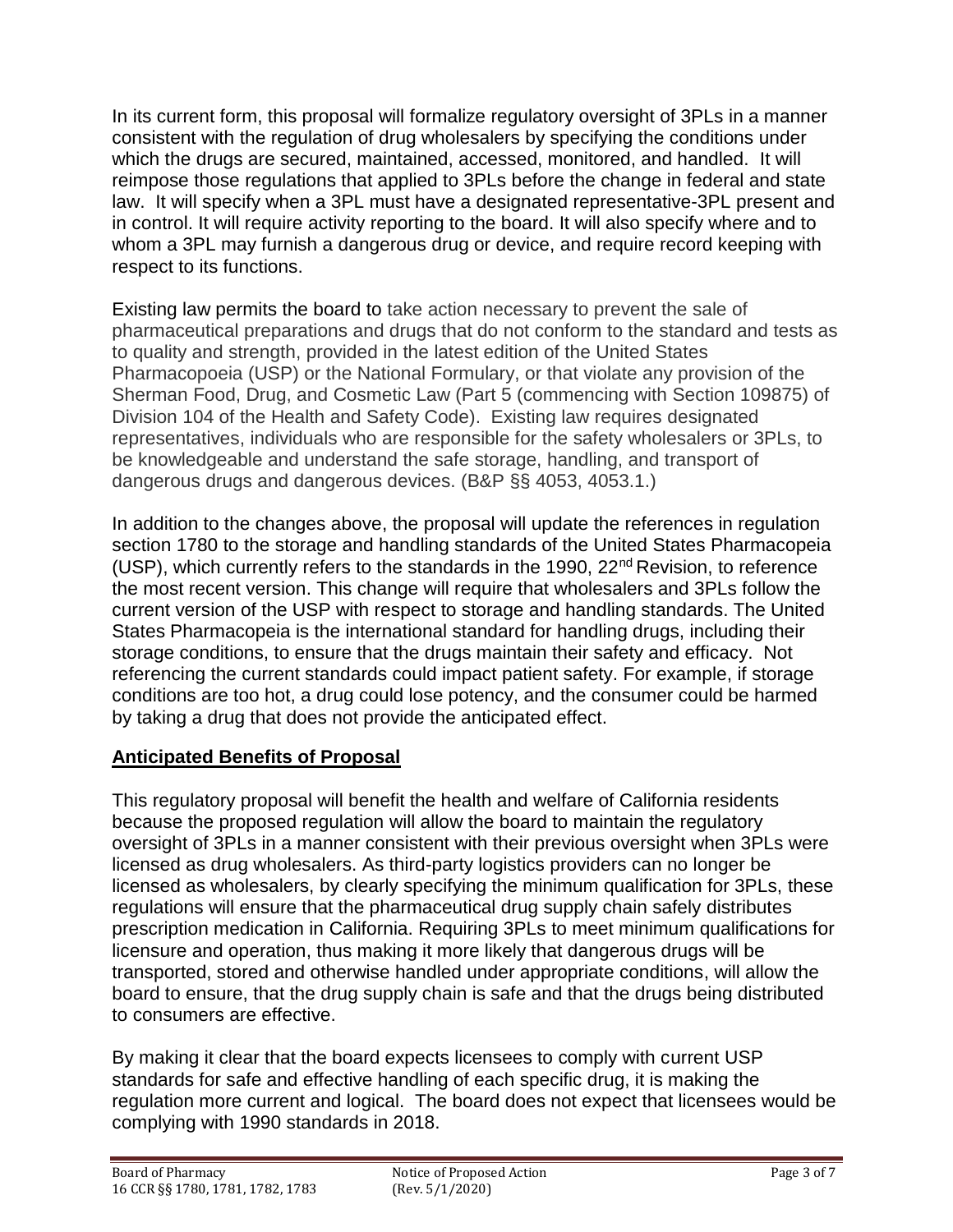## **Consistency and Compatibility with Existing State Regulations**

During the process of developing these regulations and amendments, the board has conducted a search of any similar regulations on this topic and has concluded that these regulations are neither inconsistent nor incompatible with existing state regulations.

### **Fiscal Impact Estimates**

Fiscal Impact on Public Agencies Including Costs/Savings to State Agencies or Costs/Savings in Federal Funding to the State: None

Nondiscretionary Costs/Savings to Local Agencies: None

Local Mandate: None

Cost to Any Local Agency or School District for Which Government Code Sections 17500 – 17630 Require Reimbursement: None

#### Business Impact:

The board has made an initial determination that the proposed regulatory action would have no significant statewide adverse economic impact directly affecting businesses and/or employees. This initial determination is based on the absence of testimony to that effect during the development of the proposed regulation, which occurred over several months.

Additionally, the proposed regulation establishes the regulatory requirements that apply to third-party logistics provider by extending existing regulations. Prior to 2014, these entities were licensed as a "wholesaler" in California; however, as the result of amendments to the Food, Drug, and Cosmetic Act and Pharmacy Law, the board now licenses these entities 3PLs.

Requiring drug distributors to examine all materials both upon receipt and before shipment is also not expected to have a cost impact as it is current industry practice to perform these examinations to ensure accurate receipt and shipment of drugs, and ensure containers have not been damaged or drugs contaminated during shipment or storage.

The updated reference standard is also not expected to have a cost impact. Despite the existing regulation's current reference, the board anticipates that dangerous drug distributors (manufacturers, wholesalers, and 3PLs) already apply the most recent standards established by USP.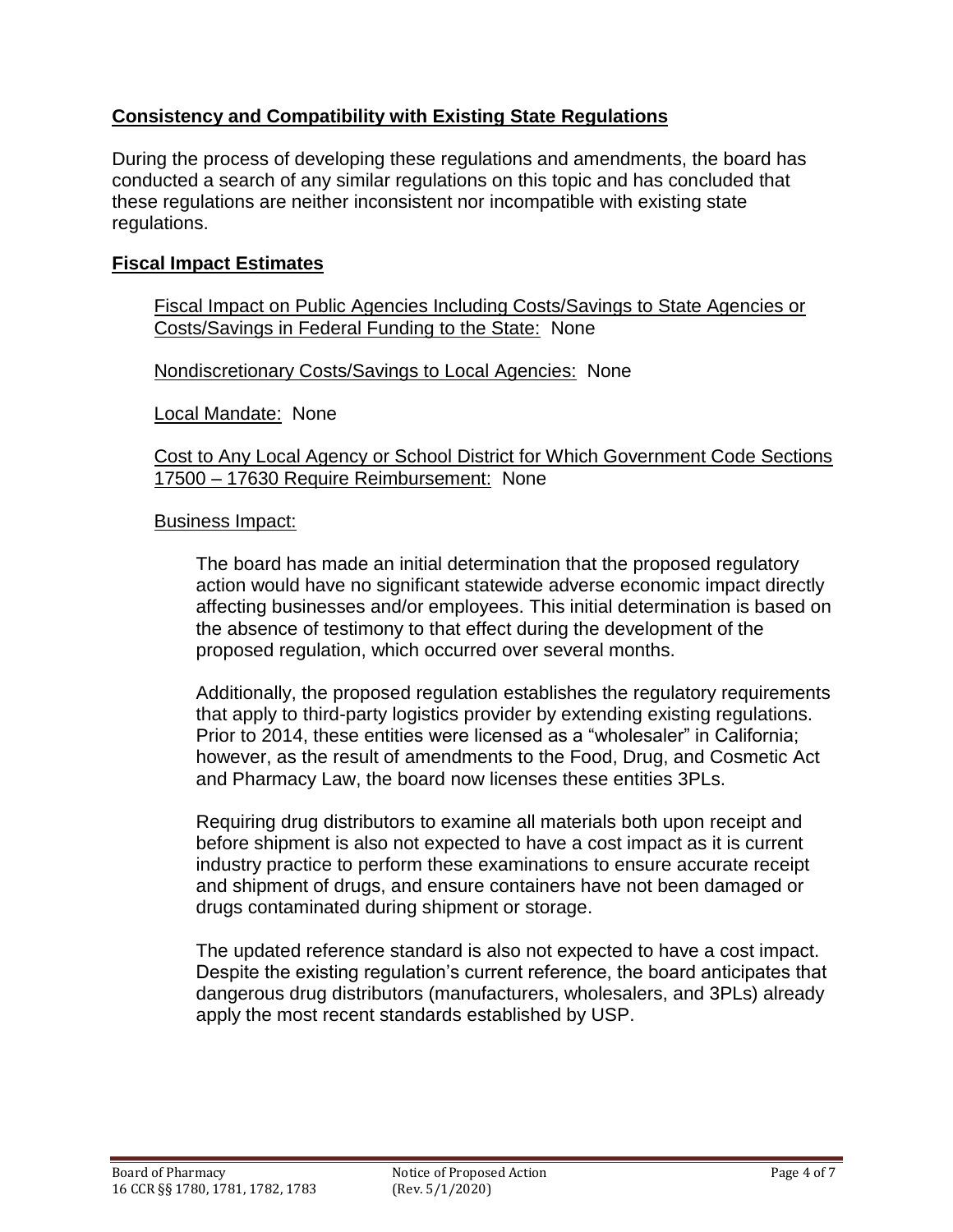## Cost Impact on Representative Private Person or Business:

The board is not aware of any cost impacts that a representative private person or business would necessarily incur in reasonable compliance with the proposed action.

Effect on Housing Costs: None

### **Effect on Small Business**

While the board does not have nor does it maintain data to define if any of its licensees are a "small business" as defined in Government Code section 11342.610, the board has made an initial determination that the proposed regulatory action would not have a significant adverse economic impact directly affecting small businesses. The board anticipates that manufacturers, wholesalers and 3PLs are, by their nature, rather large businesses. Additionally, this proposal establishes that the regulatory requirements that apply to wholesalers also apply to 3PLs. Prior to 2014, these entities were considered and licensed as "wholesalers" in California and subject to the same rules; however, as the result of the Federal Food, Drug, and Cosmetic Act, the board can no longer license these entities as wholesalers.

As noted above, the updated reference standard is also not expected to have a cost impact. Despite the existing regulation's current reference, the board anticipates that dangerous drug distributors (manufacturers, wholesalers, and 3PLs) already apply the most recent standards established by USP.

#### **Results of Economic Impact Assessment/Analysis**

#### Impact on Jobs/New Businesses:

The board has determined that it is:

- (1) unlikely that this proposal will create jobs within California;
- (2) unlikely that this proposal will eliminate jobs within California;
- (3) unlikely that this proposal will create new businesses within California;
- (4) unlikely that this proposal will eliminate of existing businesses within California;
- (5) unlikely that this proposal will expand businesses currently doing business in the State of California.

## Benefits of Regulation:

This regulatory proposal will benefit the health and welfare of California residents because the proposed regulation maintains the regulatory oversight of 3PLs in a manner consistent with their previous oversight when 3PLs were licensed as wholesalers. As third-party logistics providers can no longer be licensed as wholesalers, by clearly specifying the minimum qualification for 3PLs, these regulations will ensure that the pharmaceutical drug supply chain complies with the standards established by the board for other drug distributors for safely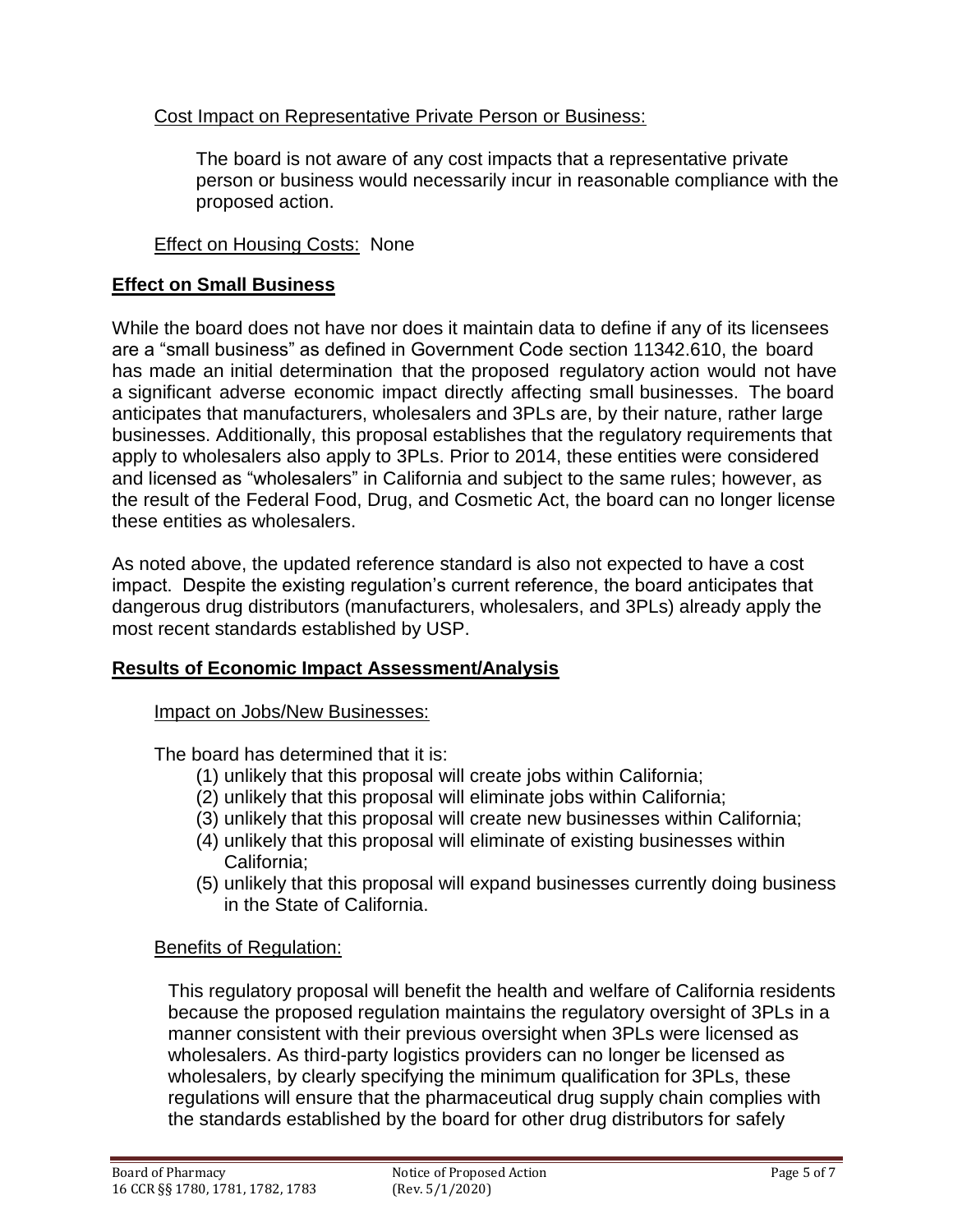distributing prescription medication in or into California. Requiring 3PLs to meet minimum qualifications for licensure and operation, will allow the board to ensure, that the drug supply chain is safe and that the drugs being distributed to consumers are effective. The proposed regulations do not affect worker safety or the state's environment.

## **Business Report**

The proposal would require a 3PL business to make a report upon request by board staff. The report is necessary for the health, safety, or welfare of the people of the state that the regulation apply to businesses.

## **Consideration of Alternatives**

The board must determine that no reasonable alternative it considered to the regulation or that has otherwise been identified and brought to its attention would either be more effective in carrying out the purpose for which the action is proposed, would be as effective and less burdensome to affected private persons than the proposal described in this Notice, or would be more cost effective to affected private persons and equally effective in implementing the statutory policy or other provision of law.

Any interested person may present statements or arguments in writing relevant to the above determinations at the address listed for the Contact Person.

## **Availability of Rulemaking File, Including Initial Statement of Reasons, Text of Proposed Regulations, and Information**

The board will have the entire rulemaking file available for inspection and copying throughout the rulemaking process at its office at the address listed for, and from the person identified as, the contact person below. The rulemaking file currently includes this notice, the proposed text of the regulations, the documents incorporated by reference, the initial statement of reasons, and all the information upon which the proposal is based.

## **Availability of Modified Text**

If the board proposes to substantively modify the originally proposed text, it will make the modified text (with the changes clearly indicated) available to the public for at least 15 days before the board adopts the regulations as revised. Requests for copies of any modified regulations may be sent to the contact person below. The board will accept written comments on the modified regulations for 15 days after the date on which they are made available.

## **Availability of the Final Statement of Reasons**

You may obtain a copy of the final statement of reasons once it has been prepared, by making a written request to the contact person named below or by accessing the website listed below.